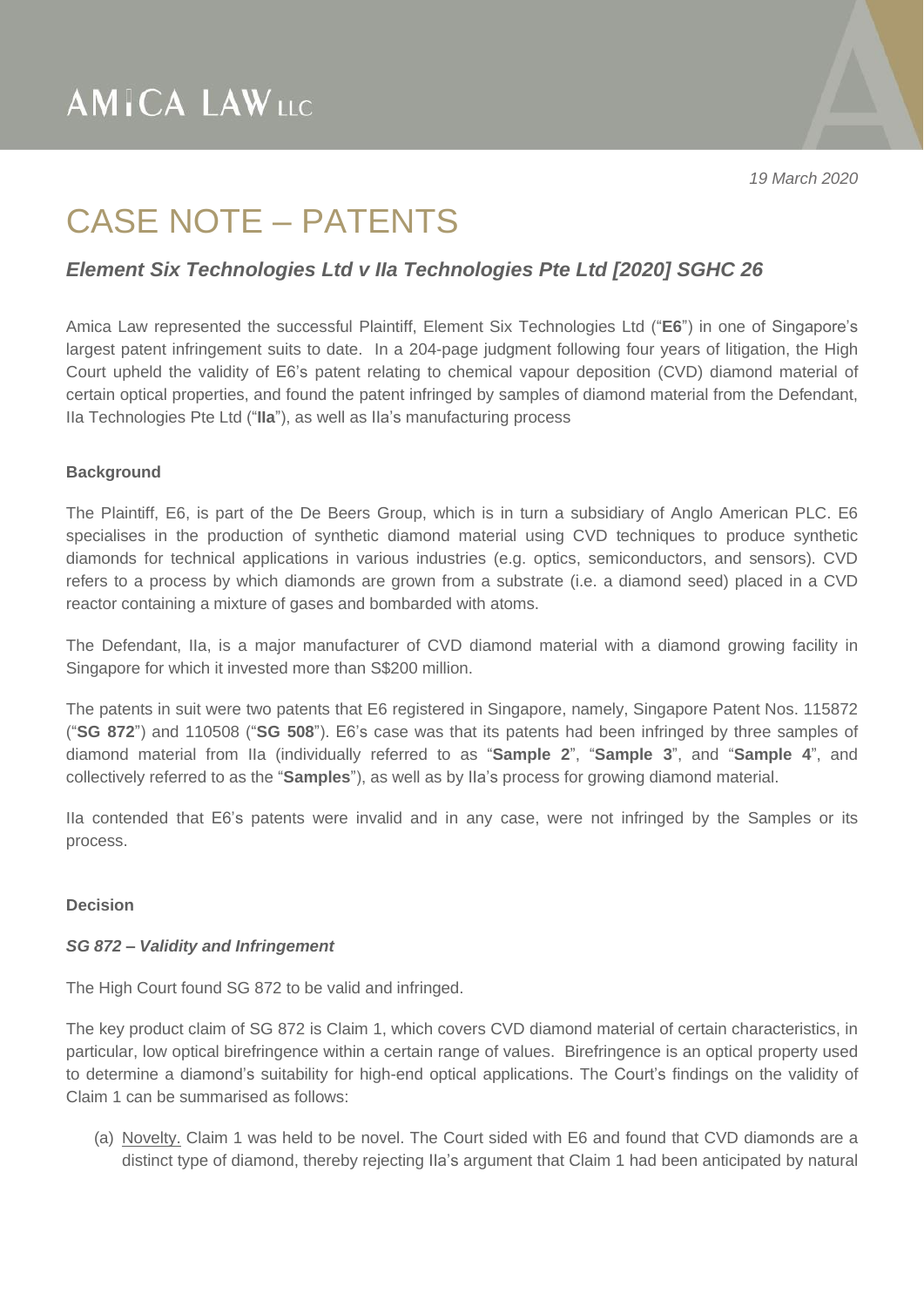diamonds or diamonds made using high pressure, high temperature (HPHT) technology within the claimed birefringence range.

The Court also found that the mere disclosure of CVD diamonds described in the prior art as having "low birefringence", without any quantitative measurement of birefringence, would not be sufficient to anticipate Claim 1.

- (b) Inventiveness. Claim 1 was held to be inventive. Preliminarily, the Court noted that IIa had adopted a wrong approach by contending that Claim 1 does not involve an inventive step simply because it was allegedly anticipated by the prior art; the novelty and obviousness inquiries ought not to be conflated. The Court ultimately found that the steps to be undertaken in order to obtain a CVD diamond within the claimed birefringence range would not have been obvious to a person skilled in the art ("**PSA**").
- (c) Sufficiency. Claim 1 was held to sufficiently disclose the claimed invention. The Court found Ila's arguments relating to alleged flaws with using the Metripol system to measure birefringence to be unmeritorious.

The key process claim of SG 872 is Claim 62, which comprises substrate preparation and the deliberate addition of 300ppb to 5ppm of nitrogen to the synthesis process. The High Court's findings on the validity of Claim 62 can be summarised as follows:

- (a) *Novelty*. Claim 62 was held to be novel. In particular, the Court rejected Ila's argument that there was anticipation as long as the prior art discloses a single value that falls within the claimed nitrogen range. The Court followed the English position that where the prior art discloses a range that overlaps with the range in the patent, the question to be asked is whether the prior art teaches the PSA to operate in the area of the combined overlap of the ranges. In the present case, the Court answered this question in the negative.
- (b) *Inventiveness*. Claim 62 was held to be inventive. In particular, the Court noted that, at the relevant time, nitrogen was viewed as an impurity or contaminant that ought to be reduced to the lowest practical levels possible. Claim 62 is inventive as, contrary to this consensus, it taught the controlled addition of a specific concentration of nitrogen in order to improve the optical properties of the resultant CVD diamond.
- (c) *Sufficiency*. Claim 62 was held to sufficiently disclose the claimed invention. The Court rejected IIa's arguments relating to the quantitative relationship between the addition of nitrogen and the reduction of dislocation density or strain in the resultant CVD diamond, the calibration of other growth parameters to ensure that the level of nitrogen is consistently kept at the desired level, and the overlap of examples in certain patents.

Turning to the issue of infringement of SG 872, of particular note were IIa's contentions in relation to the provenance and chain of custody of the Samples. As a general point, the Court noted that IIa always had the opportunity to inspect the Samples and adduce positive evidence to show that the Samples did not originate from it; instead, it chose to speculate on alleged holes in E6's account of provenance and chain of custody, which reflected an incorrect understanding of the burden of proof. A summary of the Court's findings on provenance and chain of custody is as follows: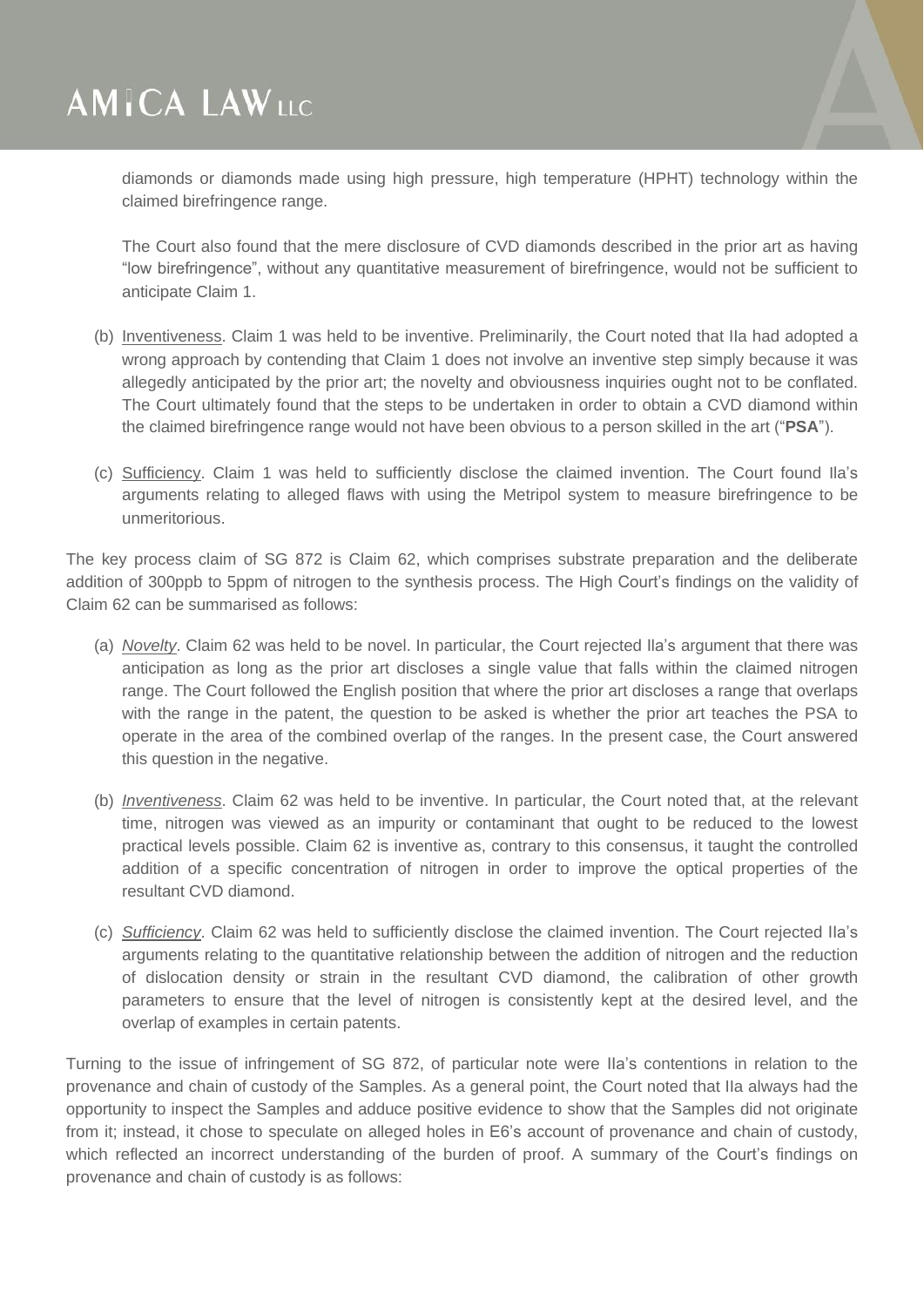(a) *Provenance*. The Court held that all of the Samples, which were obtained via trap purchases, originated from IIa. Sample 2, which was purchased from a third party (referred to as MWE), was found to have originated from IIa, based on contemporaneous documents that showed its sale from IIa to that third party. In this regard, the Court rejected IIa's argument that in order to establish provenance, E6 must call witnesses with personal knowledge to testify; instead, the Court held that there is nothing preventing E6 from adducing other evidence, including documentary evidence, to establish provenance. In fact, the Court noted that in the present case, greater weight may be placed on contemporaneous documentary evidence, as opposed to witness testimony, since the Samples are not identifiable by naked eye inspection alone.

Sample 3 was also purchased from a third party (referred to as PGD); it was found to have originated from IIa based on the fact that (i) PGD and IIa were owned by the same company at all material times and (ii) IIa's CEO, who is the sole shareholder of PGD, was in a position to have PGD produce documents showing that Sample 3 was obtained from other sources, but did not do so.

As for Sample 4, the case was relatively straightforward, as it had been purchased directly from IIa.

(b) *Chain of custody*. The Court held that there was an unbroken chain of custody, such that the Samples were the very samples tested for infringement. On the whole, the Court found that "*the defendant's* contentions, to a large extent, were founded purely on the theoretical possibility of a break in the chain *of custody*".

The Court accepted E6's evidence on the "*fingerprints*" of the Samples, which involved a comparison of various images, weights, and dimensions taken of the Samples at various stages.

The Court also rejected IIa's argument that where there is doubt as to the identity of an exhibit, every single witness who handled the exhibit must be called to establish the chain of custody. The Court clarified that the case law relied on by IIa was in the criminal law context, where the burden is on the prosecution to prove, beyond a reasonable doubt, that there was an unbroken chain of custody; in the context of civil cases, an unbroken chain of custody need only be proved on a balance of probabilities. On the forgoing basis, the Court held that it was not necessary for E6 to call each and every individual involved in the chain of custody, including individuals from external third parties to which the Samples had been sent to for certain tests, to give evidence.

As for E6's evidence on its diamond traceability system, the Court found it to be a proper system designed to ensure the integrity of the Samples. IIa claimed that the daily checkout lists ("**DCLs**"), which record the check ins and check outs of diamond material to and from E6's storage facility, were fraught with inconsistencies and discrepancies. The Court, having reviewed the evidence, nonetheless found that these inconsistencies and discrepancies, which in any event only accounted for a small percentage of the total number of DCLs, could be explained by simple human error. The Court noted that since the DCLs were completed by a miscellany of scientists on a daily basis as a routine matter, it was not inconceivable for there to be human administrative errors; it was inappropriate for IIa to infer, merely from these errors, that there was tampering of evidence.

Having found IIa responsible for the Samples, the Court went on to find Claims 1 and 62 of SG 872 infringed. The Court noted generally that IIa could have conducted a physical examination of the Samples, of the various machines used, or of the tests conducted, or asked for repeat tests or experiments on the Samples.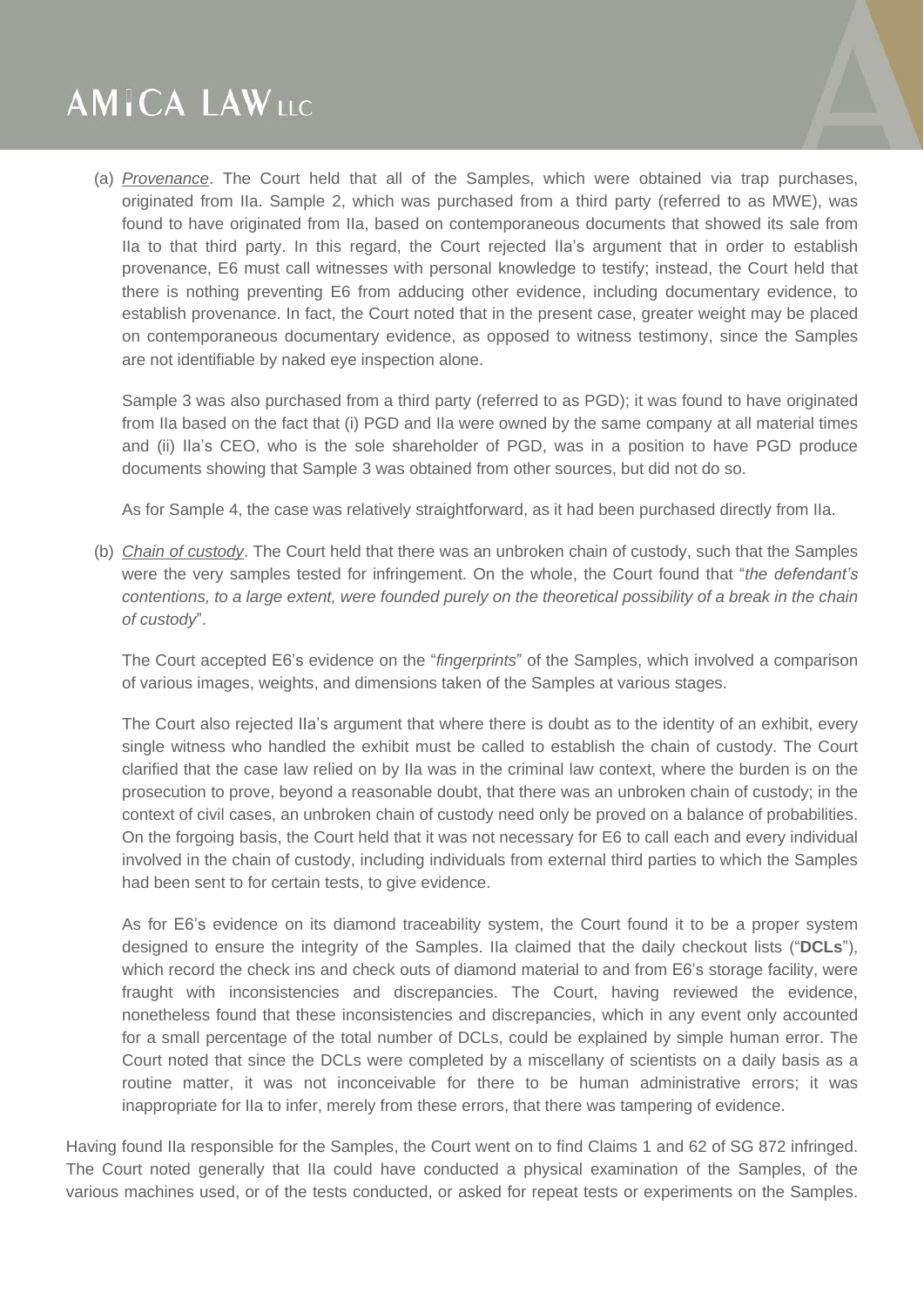However, IIa only relied on technical arguments. The Court found that IIa's decision not to conduct its own experiments or ask for repeat experiments had legal consequences. Firstly, save in exceptional circumstances, where a defendant does not ask for a repeat of the notice of experiments, the Court will accept that the steps described will produce the results alleged. Secondly, when determining the issue of infringement, the Court places weight on actual experiments conducted as they are "*inherently more transparent than a good deal of other evidence*". A summary of the Court's findings on the infringement of SG 872 is as follows:

- (a) *Claim 1*. The Court relied on the Metripol measurements, which measure the birefringence of the diamond, to determine whether the Samples are infringing. The Court found that the Samples all had a low optical birefringence within the SG 872 range, which meant that they infringed Claim 1.
- (b) *Claim 62*. The Court found that the electron paramagnetic measurements of the Samples were evidence that the Samples were grown with a process that had a nitrogen range that fell within the range of Claim 62 of SG 872. The Court also reviewed the defendant's evidence on its manufacturing process, and concluded that the range of nitrogen used fell within the range of Claim 62 of SG 872.

### *SG 508 – Validity and Infringement*

Claim 1 of SG 508 is a process claim covering the conversion of the starting colour of a CVD diamond to any one of a number of desirable colours via annealing (i.e. heat treatment). The Court concluded that Claim 1 of SG 508 lacks novelty as it was anticipated by several pieces of prior art that also disclosed and enabled the process of annealing CVD diamonds to produce a desired colour. The Court also concluded that Claim 1 of SG 508 lacked inventiveness as the prior art would have informed the person skilled in the art that annealing a CVD diamond under suitable conditions would result in a change in colour, much like natural diamonds and diamonds made using HPHT technology.

Notwithstanding the above, the Court noted that SG 508, if valid, would have been infringed by Sample 3, which had been annealed.

### **Comment**

This decision brings clarity to various aspects of patent infringement suits:

- (a) Where a trap-purchased sample is adduced as evidence of infringement, the plaintiff need only prove on a balance of probabilities (as opposed to beyond a reasonable doubt) that the sample originated from the defendant and is the very same sample tested for infringement. Further, although the burden of proof falls on the plaintiff, it does not behove the defendant to advance speculative arguments or decline to adduce positive evidence to show that the samples did not originate from it, especially if it is in a position to adduce such evidence.
- (b) Where experimental evidence is adduced by one party, it is open to the other party to conduct their own experiments to determine whether the results are accurate. Failure to request for repeat experiments or to conduct their own experiments may lead the Court to accept that the experimental steps exhibited would produce the results alleged, as well as place weight on evidence of the actual experiments that have been tendered.